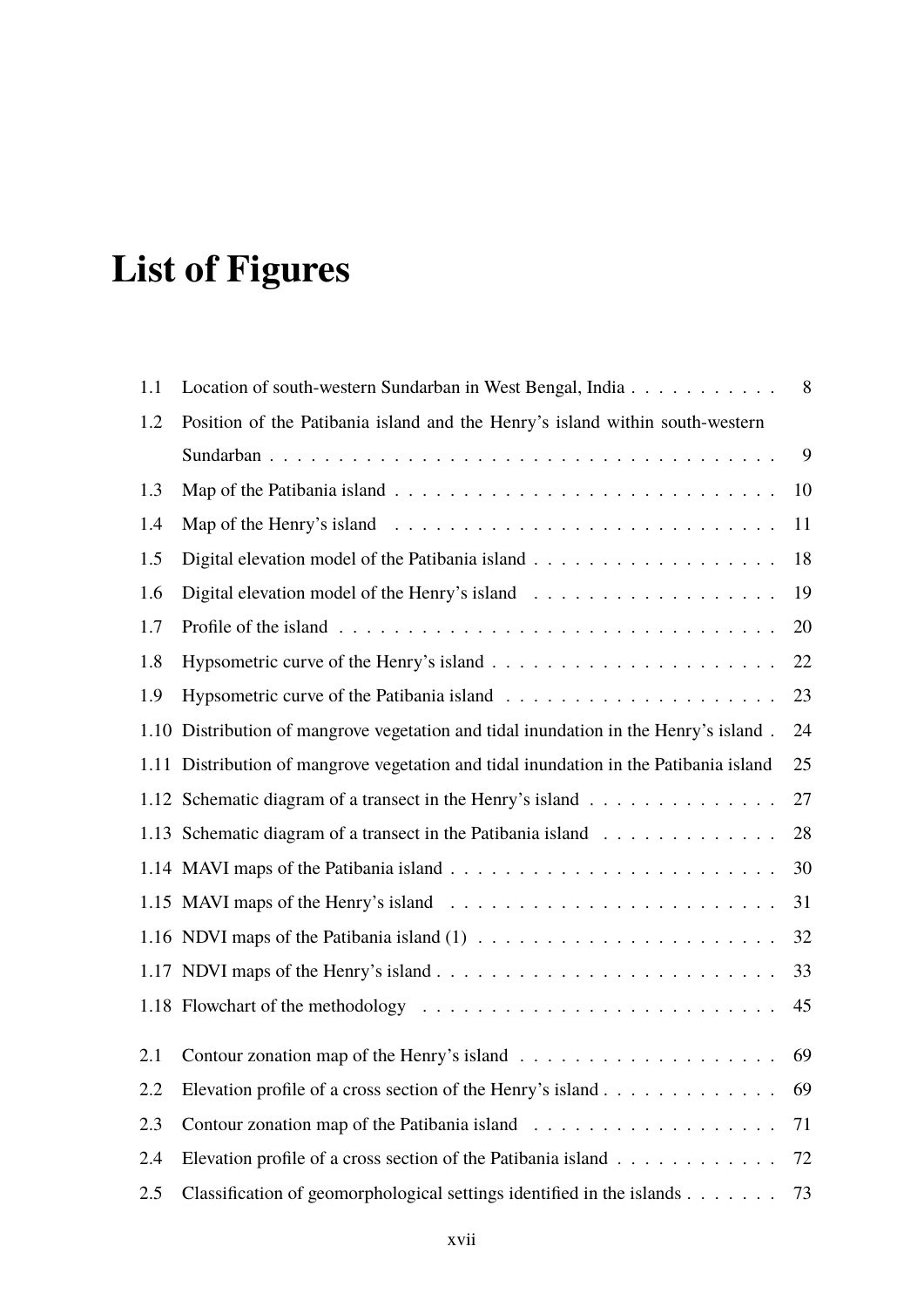| 2.6  | Map of geomorphic settings in the Henry's island                                      | 75 |
|------|---------------------------------------------------------------------------------------|----|
| 2.7  | Map of geomorphic settings in the Patibania island                                    | 78 |
| 2.8  |                                                                                       | 82 |
| 2.9  | Cross sectional diagram of the Henry's island (west to east) $\dots \dots \dots$      | 84 |
| 2.10 | Contour planning map of saltpan in Patibania island                                   | 85 |
| 2.11 | Cross sectional diagram of the Patibania island (west to east)                        | 87 |
|      |                                                                                       | 91 |
|      | 2.13 Schematic diagrams of cross profiles of the banks of the Bakkhali creek and the  |    |
|      |                                                                                       | 93 |
|      | 2.14 Schematic diagram of a cross profile of the tidal zones in the Henry's island    | 93 |
|      | 2.15 Schematic diagram of a cross profile of the tidal zones in the Patibania island. | 94 |
|      | 2.16 Distribution of saltmarsh vegetation along the coastal tract                     | 95 |
|      | 2.17 Sediment accumulation and biogeography of saltmarsh along the Bakkhali creek     | 98 |
|      | 2.18 Factors affecting saltpan distribution within islands                            | 99 |
|      |                                                                                       |    |
|      |                                                                                       |    |
|      | 2.21 Changing area of saltpans presented through bar graphs for the islands 106       |    |
|      |                                                                                       |    |
|      | 2.23 Location of Muriganga and Saptamukhi estuaries within Hooghly estuary in         |    |
|      |                                                                                       |    |
|      | 2.24 Changing area of saltpans within Henry's island 108                              |    |
|      | 2.25 Changing area of saltpans within Patibania island 109                            |    |
|      | 2.26 Geomorphology of the Bakkhali creek and surrounding areas 112                    |    |
|      | 2.27 Geomorphology of the Pitts creek and surrounding areas 112                       |    |
|      |                                                                                       |    |
|      | 2.29 Morphodynamic feedback on sedimentation in mangrove ecosystems 119               |    |
| 3.1  |                                                                                       |    |
| 3.2  |                                                                                       |    |
| 3.3  |                                                                                       |    |
| 3.4  |                                                                                       |    |
| 3.5  |                                                                                       |    |
| 3.6  |                                                                                       |    |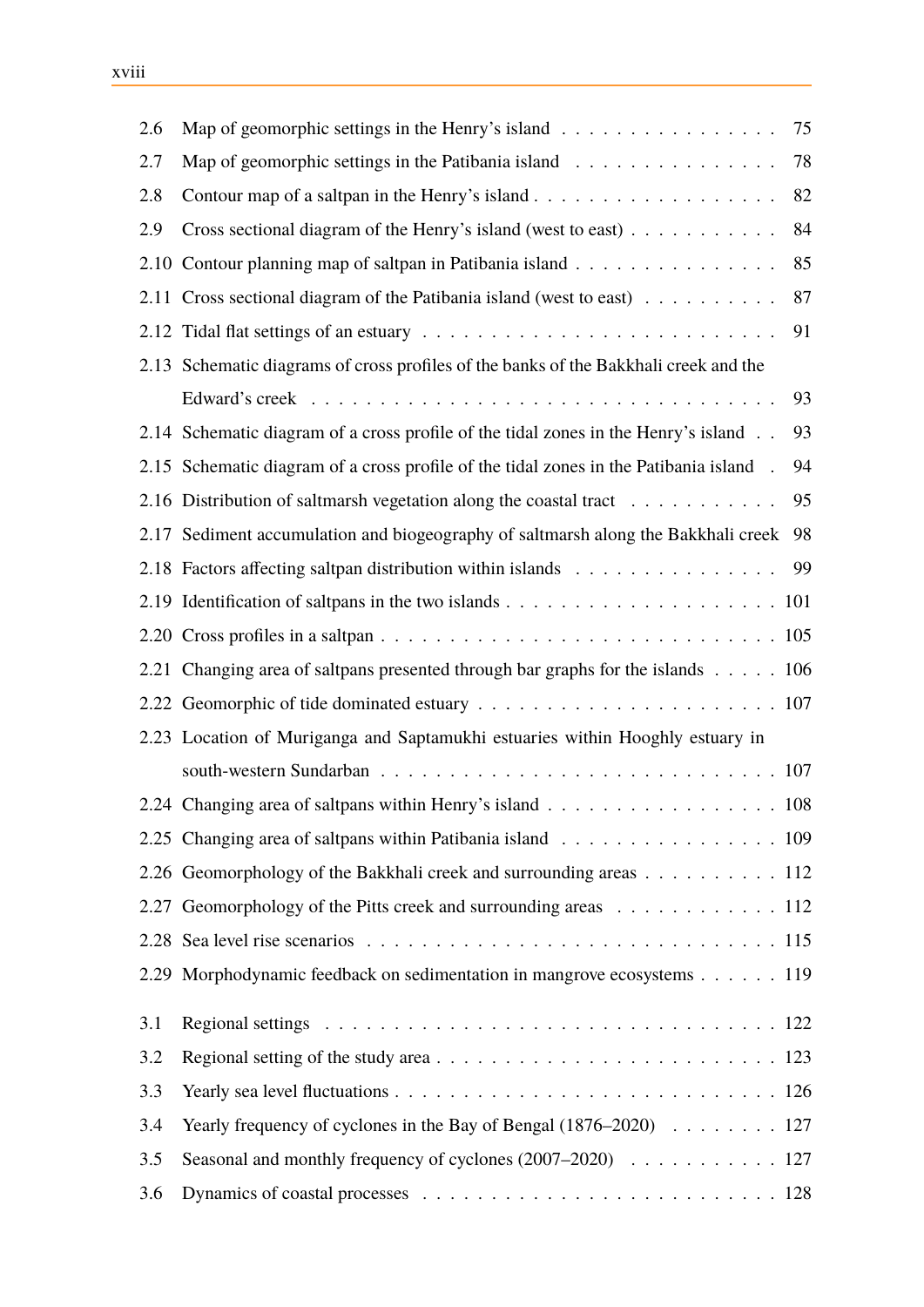| 3.7  |                                                                                        |
|------|----------------------------------------------------------------------------------------|
| 3.8  |                                                                                        |
| 3.9  |                                                                                        |
| 3.10 | Tidal fluctuation map of all year in Sagar island 137                                  |
| 3.11 | Tidal fluctuation map of all year in Sagar island 138                                  |
|      | 3.12 Tidal fluctuation map of all year in Sagar island 139                             |
|      | 3.13 Beach morphology as the energy gradient, sediment character 145                   |
|      | 3.14 Beach morphology as the energy gradient, sediment character 147                   |
|      | 3.15 Vegetation succession at coastal dune of Bakkhali sea beach 149                   |
|      |                                                                                        |
|      |                                                                                        |
|      | 3.18 Map of the coastline monitored and linear shifts at the places observed 155       |
|      | 3.19 Bar graphs showing areas of erosion and deposition 156                            |
| 4.1  |                                                                                        |
| 4.2  |                                                                                        |
| 4.3  |                                                                                        |
| 4.4  |                                                                                        |
| 4.5  |                                                                                        |
| 4.6  | Comparative boxplots across seasons for the soil variables in saline blank 1           |
|      | (pre: pre-monsoon, mon: monsoon, post: post-monsoon). 167                              |
| 4.7  | Comparative boxplots across locations for the soil variables in pre-monsoon. 171       |
| 4.8  | Estimated densities across seasons for the soil variables in saline blank 1. 172       |
| 4.9  | Estimated densities across locations for the soil variables in pre-monsoon. 173        |
|      | 4.10 Pearson correlation plot of soil variables at saline blank 1 in pre-monsoon. 182  |
|      | 4.11 Pearson correlation plot of soil variables at saline blank 1 in monsoon. 182      |
|      | 4.12 Pearson correlation plot of soil variables at saline blank 1 in post-monsoon. 183 |
|      | 4.13 Pearson correlation plot of soil variables at saline blank 2 in pre-monsoon. 183  |
|      | 4.14 Pearson correlation plot of soil variables at saline blank 3 in pre-monsoon. 184  |
|      | 4.15 Pearson correlation plot of soil variables at Patibania in pre-monsoon. 184       |
|      |                                                                                        |
|      | 4.17 Zonation of mangroves within a saltpan in the Henry's island 188                  |
|      | 4.18 Tidal inundation frequency in the Patibania island 192                            |
|      |                                                                                        |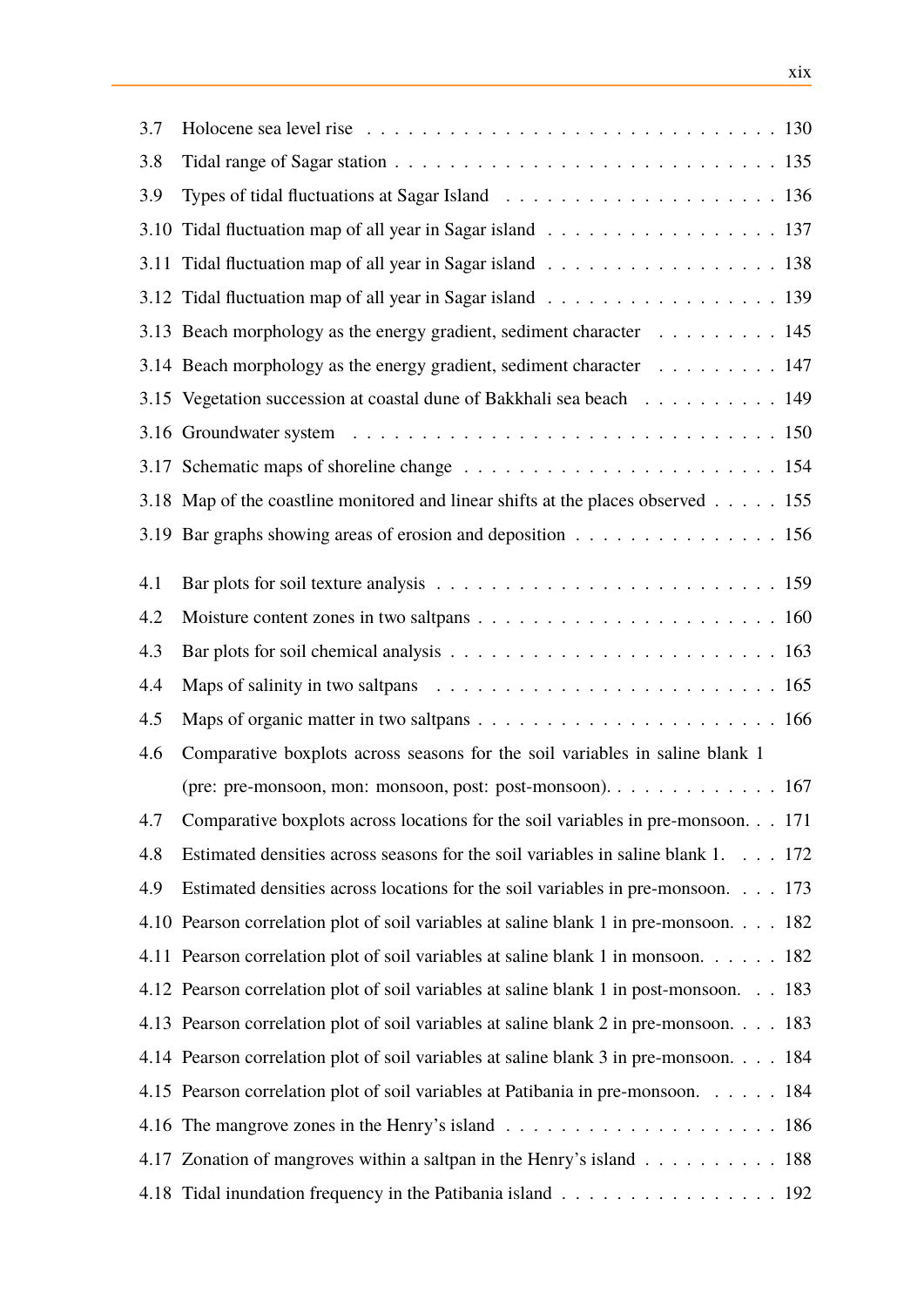|      | 4.19 Tidal inundation frequency in the Henry's island 193                                 |  |
|------|-------------------------------------------------------------------------------------------|--|
|      | 4.20 Creatures involving in bioturbation in a saltpan in the Henry's island 199           |  |
|      | 4.21 Schematic diagram of a tropical coastal shelf ecosystem 205                          |  |
| 5.1  | Yearly rainfall (2000–2019); station: Diamond Harbour 212                                 |  |
| 5.2  | Seasonal rainfall (2000–2019); station: Diamond Harbour $\ldots \ldots \ldots \ldots$ 213 |  |
| 5.3  | Seasonal proportion of yearly rainfall (2000–2019); station: Diamond Harbour 214          |  |
| 5.4  | Monthly rainfall (2000–2019); station: Diamond Harbour 215                                |  |
| 5.5  | Yearly averages of daily maximum temperature and daily minimum temperature                |  |
|      |                                                                                           |  |
| 5.6  | Joint plot of yearly averages of daily maximum temperature and daily minimum              |  |
|      | temperature (2000–2019); station: Diamond Harbour 216                                     |  |
| 5.7  | Seasonal averages of daily maximum temperature and daily minimum temper-                  |  |
|      | ature (2000–2019); station: Diamond Harbour 217                                           |  |
| 5.8  | Joint plots of seasonal averages of daily maximum temperature and daily mini-             |  |
|      | mum temperature (2000–2019); station: Diamond Harbour $\ldots \ldots \ldots \ldots$ . 218 |  |
| 5.9  | Monthly averages of daily maximum temperature and daily minimum temper-                   |  |
|      | ature from January to June (2000–2019); station: Diamond Harbour $\ldots \ldots$ . 219    |  |
| 5.10 | Monthly averages of daily maximum temperature and daily minimum temper-                   |  |
|      | ature from July to December (2000–2019); station: Diamond Harbour $\ldots \ldots$ 220     |  |
| 5.11 | Yearly averages of daily relative humidity measurements (2000–2019); station:             |  |
|      |                                                                                           |  |
|      | 5.12 Joint plot of yearly averages of daily relative humidity measurements (2000–         |  |
|      |                                                                                           |  |
|      | 5.13 Seasonal averages of daily relative humidity measurements (2000–2019); sta-          |  |
|      |                                                                                           |  |
|      | 5.14 Joint plots of seasonal averages of daily relative humidity measurements (2000–      |  |
|      |                                                                                           |  |
|      | 5.15 Monthly averages of daily relative humidity measurements from January to June        |  |
|      |                                                                                           |  |
|      | 5.16 Monthly averages of daily relative humidity measurements from July to De-            |  |
|      | cember (2000–2019); station: Diamond Harbour 226                                          |  |
|      |                                                                                           |  |